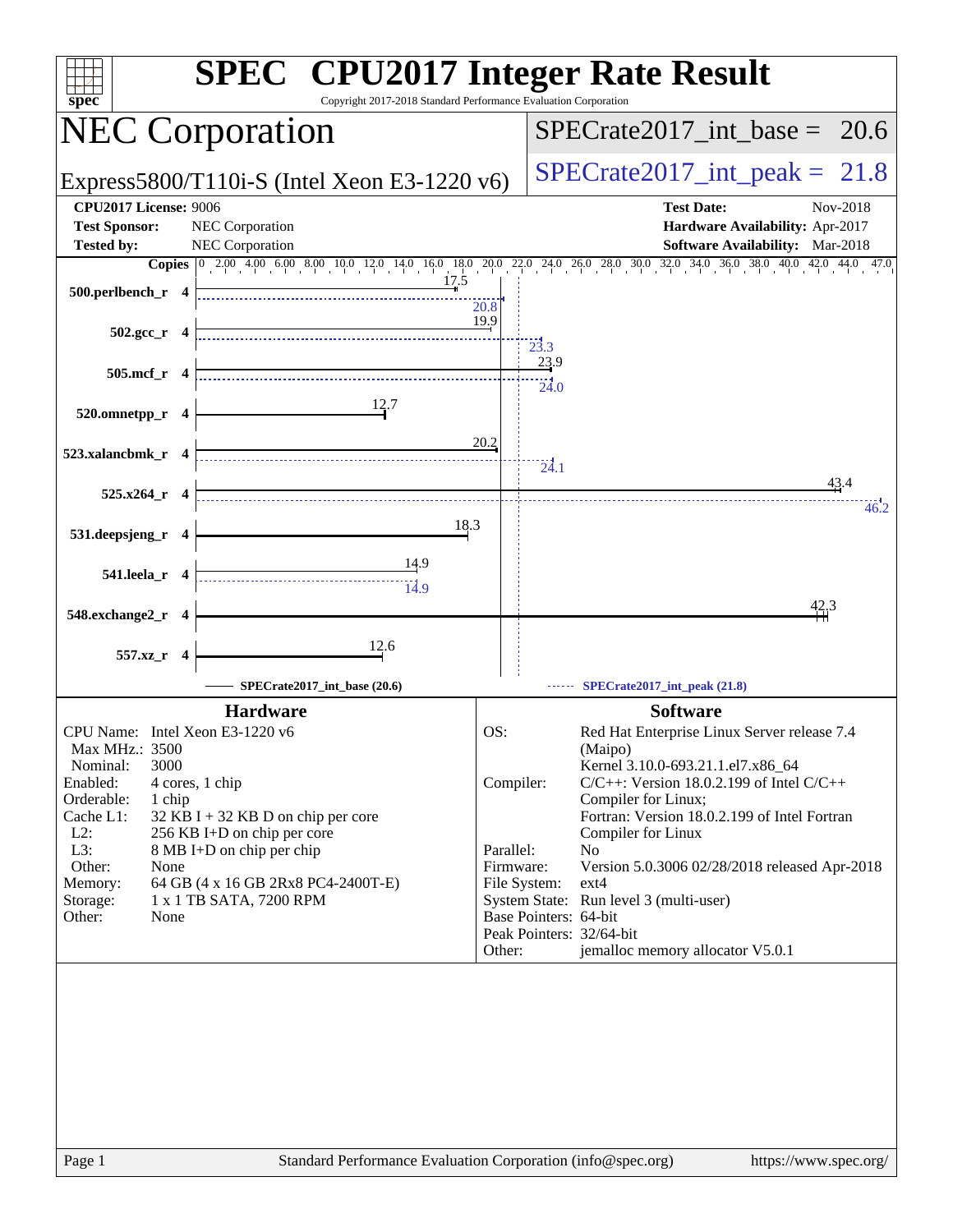

Copyright 2017-2018 Standard Performance Evaluation Corporation

# NEC Corporation

Express5800/T110i-S (Intel Xeon E3-1220 v6) [SPECrate2017\\_int\\_peak =](http://www.spec.org/auto/cpu2017/Docs/result-fields.html#SPECrate2017intpeak)  $21.8$ 

SPECrate2017 int\_base =  $20.6$ 

**[CPU2017 License:](http://www.spec.org/auto/cpu2017/Docs/result-fields.html#CPU2017License)** 9006 **[Test Date:](http://www.spec.org/auto/cpu2017/Docs/result-fields.html#TestDate)** Nov-2018 **[Test Sponsor:](http://www.spec.org/auto/cpu2017/Docs/result-fields.html#TestSponsor)** NEC Corporation **[Hardware Availability:](http://www.spec.org/auto/cpu2017/Docs/result-fields.html#HardwareAvailability)** Apr-2017 **[Tested by:](http://www.spec.org/auto/cpu2017/Docs/result-fields.html#Testedby)** NEC Corporation **[Software Availability:](http://www.spec.org/auto/cpu2017/Docs/result-fields.html#SoftwareAvailability)** Mar-2018

#### **[Results Table](http://www.spec.org/auto/cpu2017/Docs/result-fields.html#ResultsTable)**

| <b>Base</b>               |                |                |       |                |       | <b>Peak</b>    |       |               |                |              |                |              |                |              |
|---------------------------|----------------|----------------|-------|----------------|-------|----------------|-------|---------------|----------------|--------------|----------------|--------------|----------------|--------------|
| <b>Benchmark</b>          | <b>Copies</b>  | <b>Seconds</b> | Ratio | <b>Seconds</b> | Ratio | <b>Seconds</b> | Ratio | <b>Copies</b> | <b>Seconds</b> | <b>Ratio</b> | <b>Seconds</b> | <b>Ratio</b> | <b>Seconds</b> | <b>Ratio</b> |
| $500.$ perlbench_r        | 4              | 362            | 17.6  | 365            | 17.5  | 364            | 17.5  | 4             | 307            | 20.8         | 308            | 20.7         | 307            | 20.8         |
| $502.\text{gcc}$          | 4              | 285            | 19.9  | 285            | 19.9  | 285            | 19.9  | 4             | 243            | 23.3         | 243            | 23.3         | 243            | 23.3         |
| $505$ .mcf r              | 4              | 270            | 23.9  | 271            | 23.9  | 269            | 24.0  | 4             | 269            | 24.0         | 270            | 24.0         | 270            | 24.0         |
| 520.omnetpp_r             | $\overline{4}$ | 414            | 12.7  | 412            | 12.7  | 410            | 12.8  | 4             | 414            | 12.7         | 412            | 12.7         | 410            | 12.8         |
| 523.xalancbmk r           | $\overline{4}$ | 209            | 20.2  | 209            | 20.2  | 208            | 20.3  | 4             | 175            | 24.1         | 175            | 24.1         | 176            | 24.0         |
| 525.x264 r                | $\overline{4}$ | 161            | 43.4  | 163            | 43.1  | 161            | 43.5  | 4             | 152            | 46.2         | 152            | 46.2         | 152            | 46.2         |
| $531.$ deepsjeng $_r$     | 4              | 250            | 18.3  | 250            | 18.3  | 250            | 18.3  | 4             | 250            | 18.3         | 250            | 18.3         | 250            | 18.3         |
| 541.leela r               | $\overline{4}$ | 445            | 14.9  | 445            | 14.9  | 445            | 14.9  | 4             | 445            | 14.9         | 445            | 14.9         | 445            | 14.9         |
| 548.exchange2_r           | $\overline{4}$ | 246            | 42.6  | 248            | 42.3  | 250            | 41.9  | 4             | 246            | 42.6         | 248            | 42.3         | 250            | 41.9         |
| 557.xz                    | 4              | 344            | 12.6  | 344            | 12.5  | 344            | 12.6  | 4             | 344            | 12.6         | 344            | 12.5         | 344            | 12.6         |
| $SPECrate2017$ int base = |                |                | 20.6  |                |       |                |       |               |                |              |                |              |                |              |
| $CDDAC = 4.047 + 4 = 1.1$ |                |                | 240   |                |       |                |       |               |                |              |                |              |                |              |

**[SPECrate2017\\_int\\_peak =](http://www.spec.org/auto/cpu2017/Docs/result-fields.html#SPECrate2017intpeak) 21.8**

Results appear in the [order in which they were run](http://www.spec.org/auto/cpu2017/Docs/result-fields.html#RunOrder). Bold underlined text [indicates a median measurement](http://www.spec.org/auto/cpu2017/Docs/result-fields.html#Median).

#### **[Submit Notes](http://www.spec.org/auto/cpu2017/Docs/result-fields.html#SubmitNotes)**

 The taskset mechanism was used to bind copies to processors. The config file option 'submit' was used to generate taskset commands to bind each copy to a specific processor. For details, please see the config file.

#### **[Operating System Notes](http://www.spec.org/auto/cpu2017/Docs/result-fields.html#OperatingSystemNotes)**

Stack size set to unlimited using "ulimit -s unlimited"

#### **[General Notes](http://www.spec.org/auto/cpu2017/Docs/result-fields.html#GeneralNotes)**

Environment variables set by runcpu before the start of the run: LD\_LIBRARY\_PATH = "/home/cpu2017/lib/ia32:/home/cpu2017/lib/intel64:/home/cpu2017/je5.0.1-32:/home/cpu2017/je5.0.1-64"

 Binaries compiled on a system with 1x Intel Core i7-6700K CPU + 32GB RAM memory using Redhat Enterprise Linux 7.5 Transparent Huge Pages enabled by default Prior to runcpu invocation Filesystem page cache synced and cleared with: sync; echo 3 > /proc/sys/vm/drop\_caches

 Yes: The test sponsor attests, as of date of publication, that CVE-2017-5754 (Meltdown) is mitigated in the system as tested and documented. Yes: The test sponsor attests, as of date of publication, that CVE-2017-5753 (Spectre variant 1) is mitigated in the system as tested and documented. Yes: The test sponsor attests, as of date of publication, that CVE-2017-5715 (Spectre variant 2) is mitigated in the system as tested and documented.

**(Continued on next page)**

| Page 2<br>Standard Performance Evaluation Corporation (info@spec.org)<br>https://www.spec.org/ |
|------------------------------------------------------------------------------------------------|
|------------------------------------------------------------------------------------------------|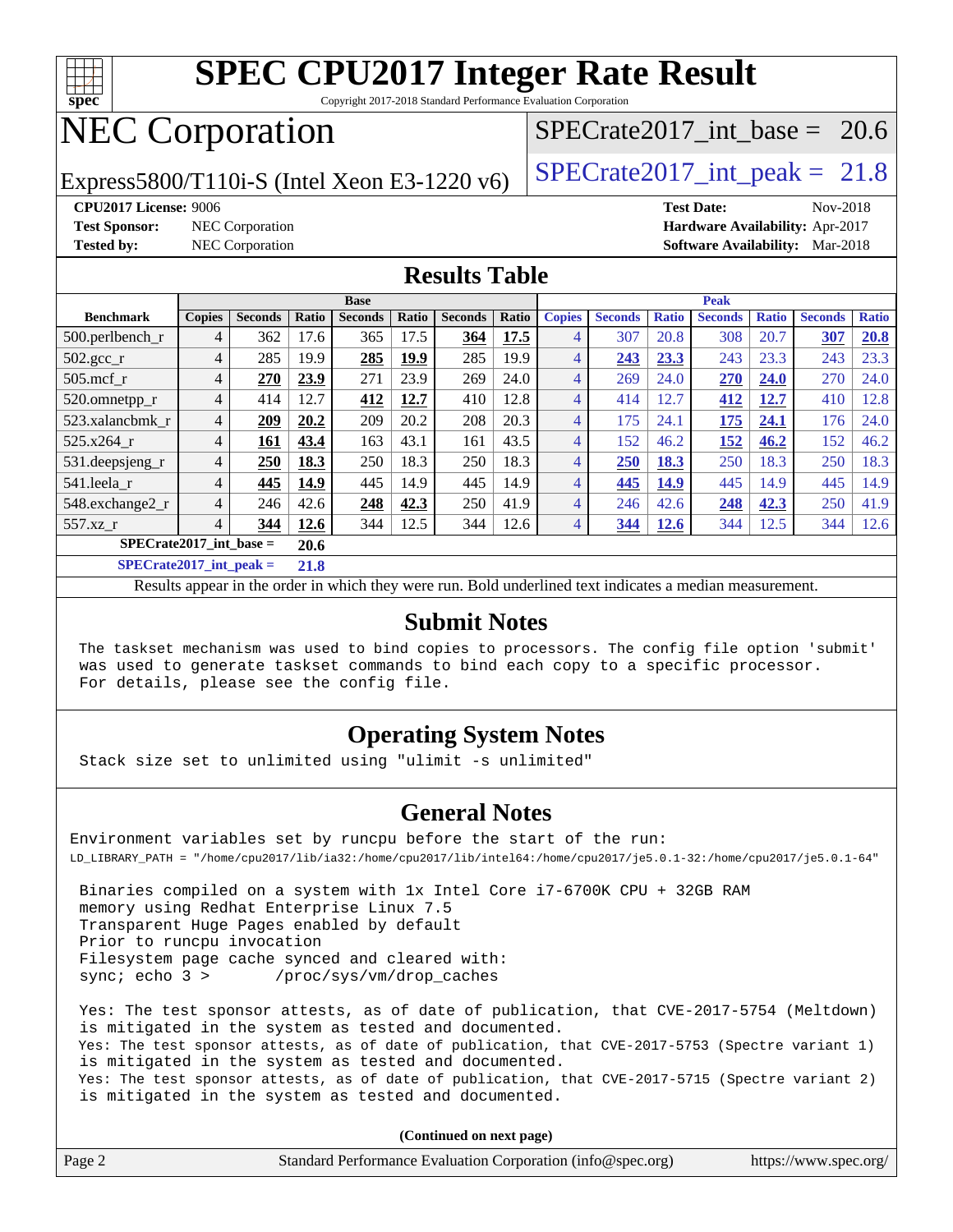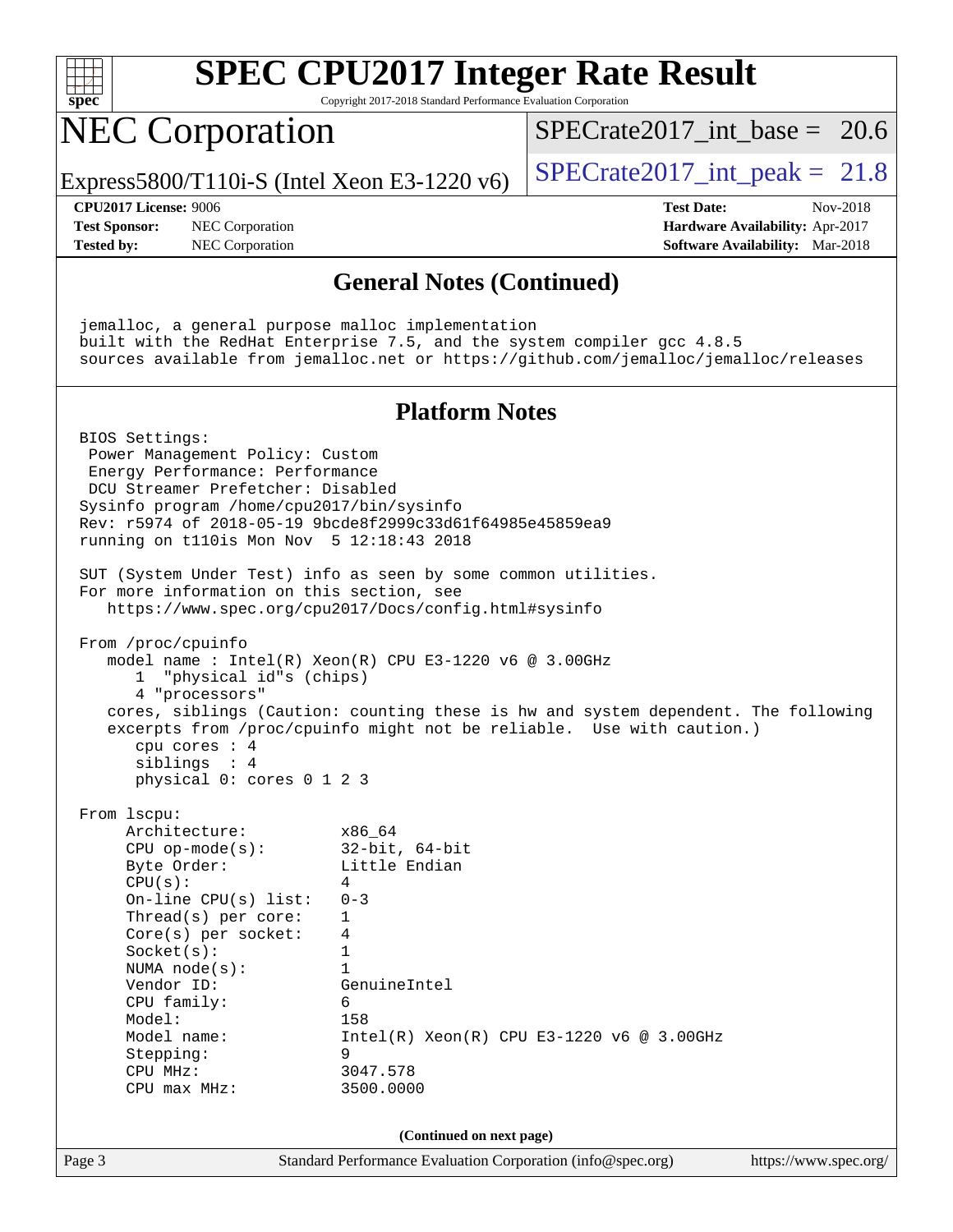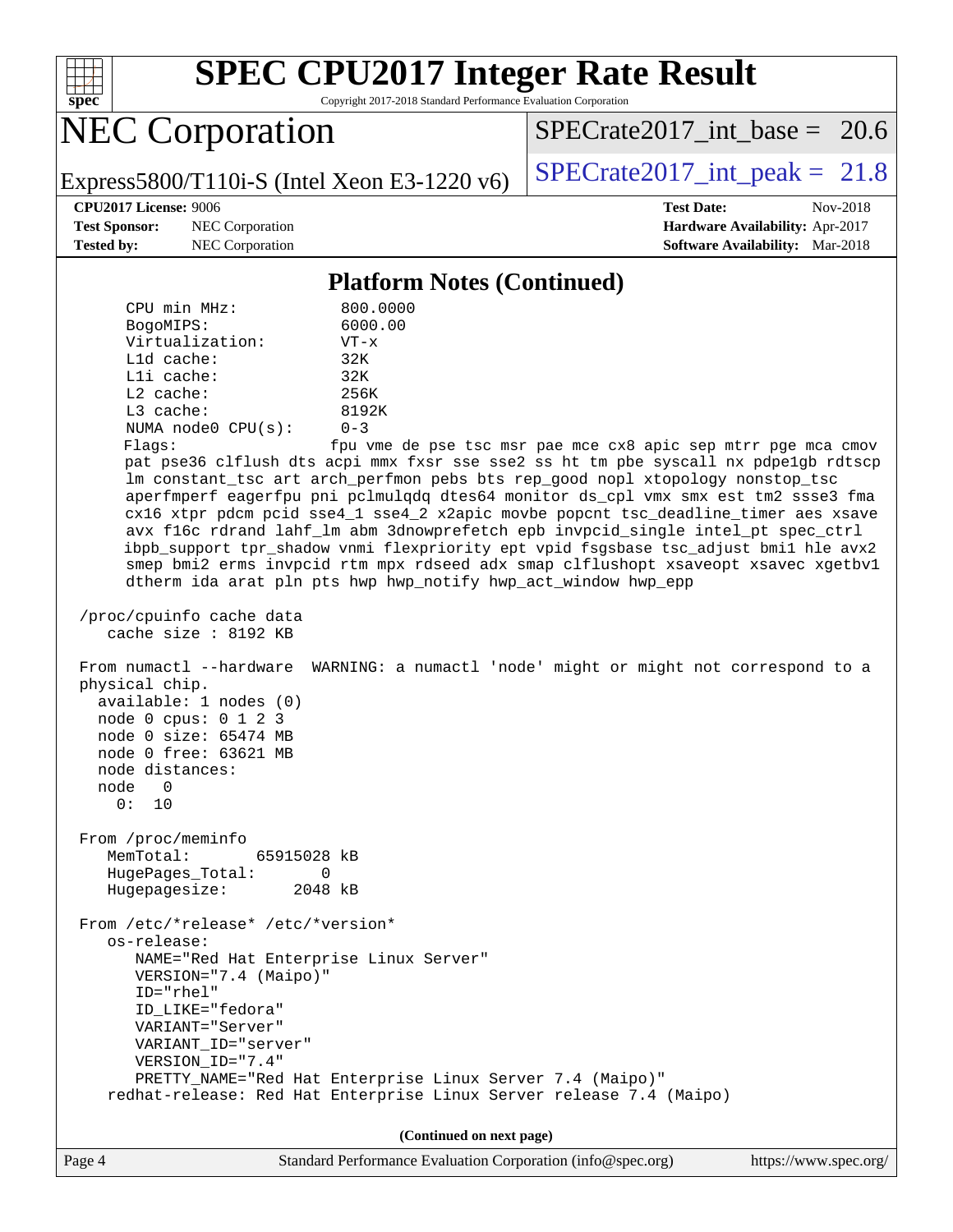

Copyright 2017-2018 Standard Performance Evaluation Corporation

# NEC Corporation

SPECrate2017 int\_base =  $20.6$ 

Express5800/T110i-S (Intel Xeon E3-1220 v6)  $\vert$  [SPECrate2017\\_int\\_peak =](http://www.spec.org/auto/cpu2017/Docs/result-fields.html#SPECrate2017intpeak) 21.8

**[Test Sponsor:](http://www.spec.org/auto/cpu2017/Docs/result-fields.html#TestSponsor)** NEC Corporation **[Hardware Availability:](http://www.spec.org/auto/cpu2017/Docs/result-fields.html#HardwareAvailability)** Apr-2017 **[Tested by:](http://www.spec.org/auto/cpu2017/Docs/result-fields.html#Testedby)** NEC Corporation **[Software Availability:](http://www.spec.org/auto/cpu2017/Docs/result-fields.html#SoftwareAvailability)** Mar-2018

**[CPU2017 License:](http://www.spec.org/auto/cpu2017/Docs/result-fields.html#CPU2017License)** 9006 **[Test Date:](http://www.spec.org/auto/cpu2017/Docs/result-fields.html#TestDate)** Nov-2018

#### **[Platform Notes \(Continued\)](http://www.spec.org/auto/cpu2017/Docs/result-fields.html#PlatformNotes)**

 system-release: Red Hat Enterprise Linux Server release 7.4 (Maipo) system-release-cpe: cpe:/o:redhat:enterprise\_linux:7.4:ga:server uname -a: Linux t110is 3.10.0-693.21.1.el7.x86\_64 #1 SMP Fri Feb 23 18:54:16 UTC 2018 x86\_64 x86\_64 x86\_64 GNU/Linux Kernel self-reported vulnerability status: CVE-2017-5754 (Meltdown): Mitigation: PTI CVE-2017-5753 (Spectre variant 1): Mitigation: Load fences CVE-2017-5715 (Spectre variant 2): Mitigation: IBRS (kernel) run-level 3 Nov 5 12:13 SPEC is set to: /home/cpu2017 Filesystem Type Size Used Avail Use% Mounted on /dev/sda3 ext4 909G 114G 749G 14% / Additional information from dmidecode follows. WARNING: Use caution when you interpret this section. The 'dmidecode' program reads system data which is "intended to allow hardware to be accurately determined", but the intent may not be met, as there are frequent changes to hardware, firmware, and the "DMTF SMBIOS" standard. BIOS American Megatrends Inc. 5.0.3006 02/28/2018 Memory: 4x Micron 18ASF2G72AZ-2G3B1 16 GB 2 rank 2400 (End of data from sysinfo program) **[Compiler Version Notes](http://www.spec.org/auto/cpu2017/Docs/result-fields.html#CompilerVersionNotes)**

| 500.perlbench $r(base)$ 502.qcc $r(base)$ 505.mcf $r(base)$ 525.x264 $r(base)$<br>CC.<br>$557.xz$ r(base)                             |
|---------------------------------------------------------------------------------------------------------------------------------------|
| $\text{icc}$ (ICC) 18.0.2 20180210<br>Copyright (C) 1985-2018 Intel Corporation. All rights reserved.                                 |
| 500.perlbench $r(\text{peak})$ 502.gcc $r(\text{peak})$ 505.mcf $r(\text{peak})$ 525.x264 $r(\text{peak})$<br>CC.<br>$557.xx$ r(peak) |
| $\text{icc}$ (ICC) 18.0.2 20180210<br>Copyright (C) 1985-2018 Intel Corporation. All rights reserved.                                 |
| (Continued on next page)                                                                                                              |

Page 5 Standard Performance Evaluation Corporation [\(info@spec.org\)](mailto:info@spec.org) <https://www.spec.org/>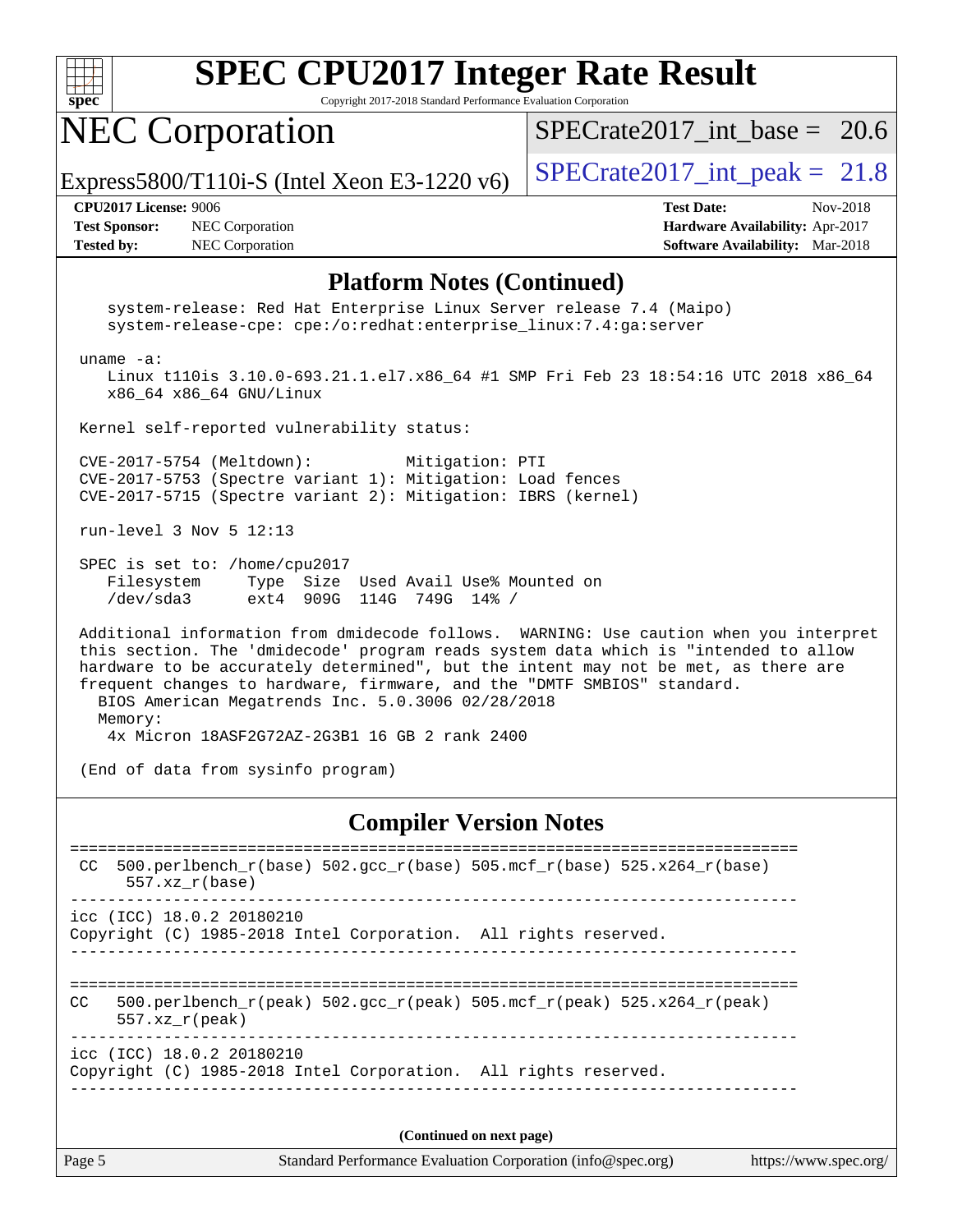

Copyright 2017-2018 Standard Performance Evaluation Corporation

# NEC Corporation

 $SPECTate2017\_int\_base = 20.6$ 

Express5800/T110i-S (Intel Xeon E3-1220 v6)  $\left|$  [SPECrate2017\\_int\\_peak =](http://www.spec.org/auto/cpu2017/Docs/result-fields.html#SPECrate2017intpeak) 21.8

**[CPU2017 License:](http://www.spec.org/auto/cpu2017/Docs/result-fields.html#CPU2017License)** 9006 **[Test Date:](http://www.spec.org/auto/cpu2017/Docs/result-fields.html#TestDate)** Nov-2018 **[Test Sponsor:](http://www.spec.org/auto/cpu2017/Docs/result-fields.html#TestSponsor)** NEC Corporation **[Hardware Availability:](http://www.spec.org/auto/cpu2017/Docs/result-fields.html#HardwareAvailability)** Apr-2017 **[Tested by:](http://www.spec.org/auto/cpu2017/Docs/result-fields.html#Testedby)** NEC Corporation **[Software Availability:](http://www.spec.org/auto/cpu2017/Docs/result-fields.html#SoftwareAvailability)** Mar-2018

#### **[Compiler Version Notes \(Continued\)](http://www.spec.org/auto/cpu2017/Docs/result-fields.html#CompilerVersionNotes)**

| CXXC 520.omnetpp_r(base) 523.xalancbmk_r(base) 531.deepsjeng_r(base)<br>$541.$ leela r(base)    |
|-------------------------------------------------------------------------------------------------|
| icpc (ICC) 18.0.2 20180210                                                                      |
| Copyright (C) 1985-2018 Intel Corporation. All rights reserved.                                 |
|                                                                                                 |
|                                                                                                 |
| CXXC 520.omnetpp $r(\text{peak})$ 523.xalancbmk $r(\text{peak})$ 531.deepsjeng $r(\text{peak})$ |
| $541.$ leela $r$ (peak)                                                                         |
| icpc (ICC) 18.0.2 20180210                                                                      |
| Copyright (C) 1985-2018 Intel Corporation. All rights reserved.                                 |
|                                                                                                 |
|                                                                                                 |
|                                                                                                 |
| 548.exchange2 r(base)<br>FC.                                                                    |
|                                                                                                 |
| ifort (IFORT) 18.0.2 20180210                                                                   |
| Copyright (C) 1985-2018 Intel Corporation. All rights reserved.                                 |
|                                                                                                 |
|                                                                                                 |
| 548.exchange2_r(peak)<br>FC                                                                     |
|                                                                                                 |
| ifort (IFORT) 18.0.2 20180210                                                                   |
| Copyright (C) 1985-2018 Intel Corporation. All rights reserved.                                 |
|                                                                                                 |

### **[Base Compiler Invocation](http://www.spec.org/auto/cpu2017/Docs/result-fields.html#BaseCompilerInvocation)**

[C benchmarks](http://www.spec.org/auto/cpu2017/Docs/result-fields.html#Cbenchmarks): [icc -m64 -std=c11](http://www.spec.org/cpu2017/results/res2018q4/cpu2017-20181112-09507.flags.html#user_CCbase_intel_icc_64bit_c11_33ee0cdaae7deeeab2a9725423ba97205ce30f63b9926c2519791662299b76a0318f32ddfffdc46587804de3178b4f9328c46fa7c2b0cd779d7a61945c91cd35)

[C++ benchmarks:](http://www.spec.org/auto/cpu2017/Docs/result-fields.html#CXXbenchmarks) [icpc -m64](http://www.spec.org/cpu2017/results/res2018q4/cpu2017-20181112-09507.flags.html#user_CXXbase_intel_icpc_64bit_4ecb2543ae3f1412ef961e0650ca070fec7b7afdcd6ed48761b84423119d1bf6bdf5cad15b44d48e7256388bc77273b966e5eb805aefd121eb22e9299b2ec9d9)

[Fortran benchmarks](http://www.spec.org/auto/cpu2017/Docs/result-fields.html#Fortranbenchmarks): [ifort -m64](http://www.spec.org/cpu2017/results/res2018q4/cpu2017-20181112-09507.flags.html#user_FCbase_intel_ifort_64bit_24f2bb282fbaeffd6157abe4f878425411749daecae9a33200eee2bee2fe76f3b89351d69a8130dd5949958ce389cf37ff59a95e7a40d588e8d3a57e0c3fd751)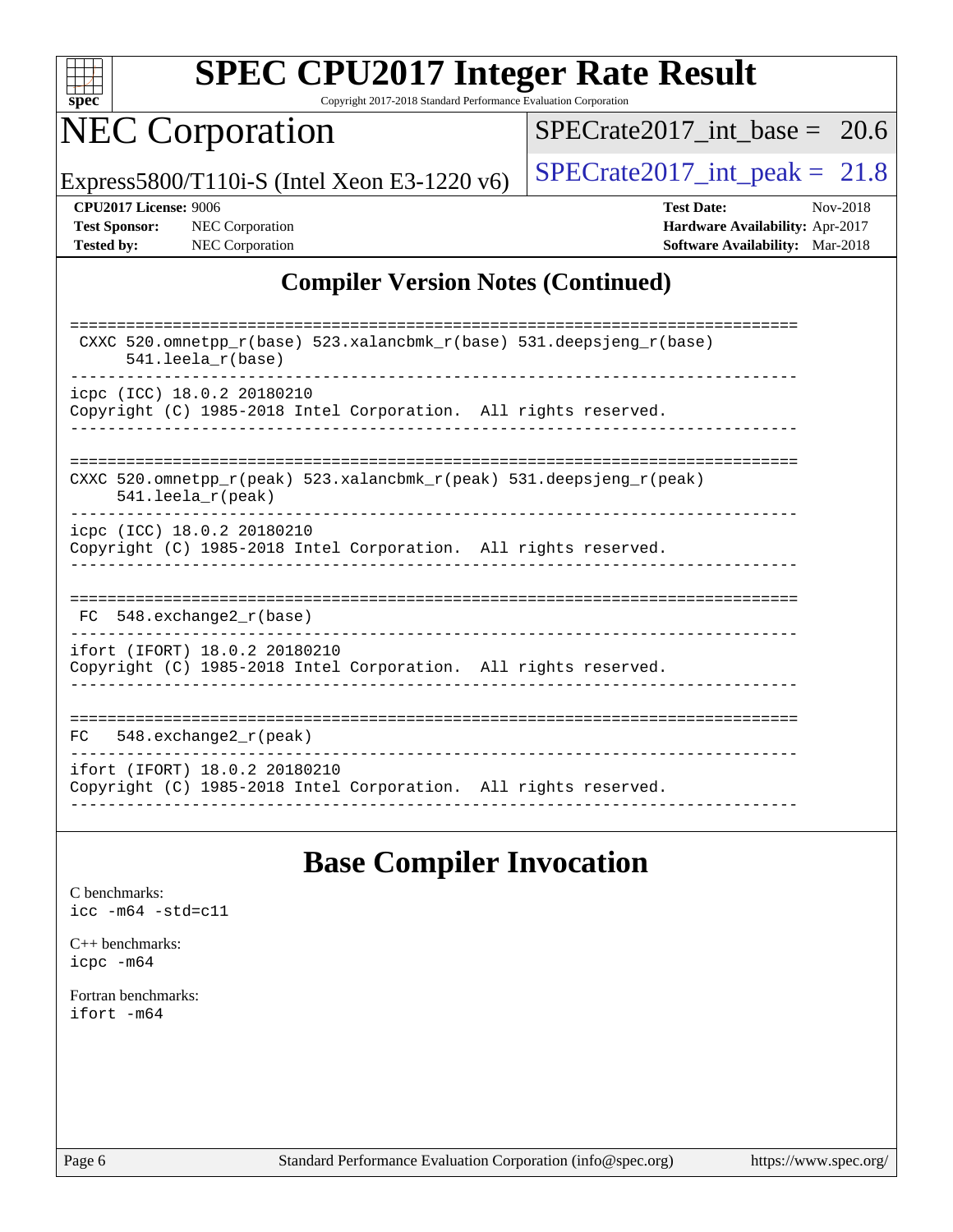

Copyright 2017-2018 Standard Performance Evaluation Corporation

# NEC Corporation

SPECrate2017 int\_base =  $20.6$ 

Express5800/T110i-S (Intel Xeon E3-1220 v6) [SPECrate2017\\_int\\_peak =](http://www.spec.org/auto/cpu2017/Docs/result-fields.html#SPECrate2017intpeak)  $21.8$ 

**[Test Sponsor:](http://www.spec.org/auto/cpu2017/Docs/result-fields.html#TestSponsor)** NEC Corporation **[Hardware Availability:](http://www.spec.org/auto/cpu2017/Docs/result-fields.html#HardwareAvailability)** Apr-2017

**[CPU2017 License:](http://www.spec.org/auto/cpu2017/Docs/result-fields.html#CPU2017License)** 9006 **[Test Date:](http://www.spec.org/auto/cpu2017/Docs/result-fields.html#TestDate)** Nov-2018 **[Tested by:](http://www.spec.org/auto/cpu2017/Docs/result-fields.html#Testedby)** NEC Corporation **[Software Availability:](http://www.spec.org/auto/cpu2017/Docs/result-fields.html#SoftwareAvailability)** Mar-2018

### **[Base Portability Flags](http://www.spec.org/auto/cpu2017/Docs/result-fields.html#BasePortabilityFlags)**

 500.perlbench\_r: [-DSPEC\\_LP64](http://www.spec.org/cpu2017/results/res2018q4/cpu2017-20181112-09507.flags.html#b500.perlbench_r_basePORTABILITY_DSPEC_LP64) [-DSPEC\\_LINUX\\_X64](http://www.spec.org/cpu2017/results/res2018q4/cpu2017-20181112-09507.flags.html#b500.perlbench_r_baseCPORTABILITY_DSPEC_LINUX_X64) 502.gcc\_r: [-DSPEC\\_LP64](http://www.spec.org/cpu2017/results/res2018q4/cpu2017-20181112-09507.flags.html#suite_basePORTABILITY502_gcc_r_DSPEC_LP64) 505.mcf\_r: [-DSPEC\\_LP64](http://www.spec.org/cpu2017/results/res2018q4/cpu2017-20181112-09507.flags.html#suite_basePORTABILITY505_mcf_r_DSPEC_LP64) 520.omnetpp\_r: [-DSPEC\\_LP64](http://www.spec.org/cpu2017/results/res2018q4/cpu2017-20181112-09507.flags.html#suite_basePORTABILITY520_omnetpp_r_DSPEC_LP64) 523.xalancbmk\_r: [-DSPEC\\_LP64](http://www.spec.org/cpu2017/results/res2018q4/cpu2017-20181112-09507.flags.html#suite_basePORTABILITY523_xalancbmk_r_DSPEC_LP64) [-DSPEC\\_LINUX](http://www.spec.org/cpu2017/results/res2018q4/cpu2017-20181112-09507.flags.html#b523.xalancbmk_r_baseCXXPORTABILITY_DSPEC_LINUX) 525.x264\_r: [-DSPEC\\_LP64](http://www.spec.org/cpu2017/results/res2018q4/cpu2017-20181112-09507.flags.html#suite_basePORTABILITY525_x264_r_DSPEC_LP64) 531.deepsjeng\_r: [-DSPEC\\_LP64](http://www.spec.org/cpu2017/results/res2018q4/cpu2017-20181112-09507.flags.html#suite_basePORTABILITY531_deepsjeng_r_DSPEC_LP64) 541.leela\_r: [-DSPEC\\_LP64](http://www.spec.org/cpu2017/results/res2018q4/cpu2017-20181112-09507.flags.html#suite_basePORTABILITY541_leela_r_DSPEC_LP64) 548.exchange2\_r: [-DSPEC\\_LP64](http://www.spec.org/cpu2017/results/res2018q4/cpu2017-20181112-09507.flags.html#suite_basePORTABILITY548_exchange2_r_DSPEC_LP64) 557.xz\_r: [-DSPEC\\_LP64](http://www.spec.org/cpu2017/results/res2018q4/cpu2017-20181112-09507.flags.html#suite_basePORTABILITY557_xz_r_DSPEC_LP64)

#### **[Base Optimization Flags](http://www.spec.org/auto/cpu2017/Docs/result-fields.html#BaseOptimizationFlags)**

#### [C benchmarks](http://www.spec.org/auto/cpu2017/Docs/result-fields.html#Cbenchmarks):

[-Wl,-z,muldefs](http://www.spec.org/cpu2017/results/res2018q4/cpu2017-20181112-09507.flags.html#user_CCbase_link_force_multiple1_b4cbdb97b34bdee9ceefcfe54f4c8ea74255f0b02a4b23e853cdb0e18eb4525ac79b5a88067c842dd0ee6996c24547a27a4b99331201badda8798ef8a743f577) [-xCORE-AVX2](http://www.spec.org/cpu2017/results/res2018q4/cpu2017-20181112-09507.flags.html#user_CCbase_f-xCORE-AVX2) [-ipo](http://www.spec.org/cpu2017/results/res2018q4/cpu2017-20181112-09507.flags.html#user_CCbase_f-ipo) [-O3](http://www.spec.org/cpu2017/results/res2018q4/cpu2017-20181112-09507.flags.html#user_CCbase_f-O3) [-no-prec-div](http://www.spec.org/cpu2017/results/res2018q4/cpu2017-20181112-09507.flags.html#user_CCbase_f-no-prec-div) [-qopt-mem-layout-trans=3](http://www.spec.org/cpu2017/results/res2018q4/cpu2017-20181112-09507.flags.html#user_CCbase_f-qopt-mem-layout-trans_de80db37974c74b1f0e20d883f0b675c88c3b01e9d123adea9b28688d64333345fb62bc4a798493513fdb68f60282f9a726aa07f478b2f7113531aecce732043) [-L/usr/local/je5.0.1-64/lib](http://www.spec.org/cpu2017/results/res2018q4/cpu2017-20181112-09507.flags.html#user_CCbase_jemalloc_link_path64_4b10a636b7bce113509b17f3bd0d6226c5fb2346b9178c2d0232c14f04ab830f976640479e5c33dc2bcbbdad86ecfb6634cbbd4418746f06f368b512fced5394) [-ljemalloc](http://www.spec.org/cpu2017/results/res2018q4/cpu2017-20181112-09507.flags.html#user_CCbase_jemalloc_link_lib_d1249b907c500fa1c0672f44f562e3d0f79738ae9e3c4a9c376d49f265a04b9c99b167ecedbf6711b3085be911c67ff61f150a17b3472be731631ba4d0471706)

#### [C++ benchmarks:](http://www.spec.org/auto/cpu2017/Docs/result-fields.html#CXXbenchmarks)

[-Wl,-z,muldefs](http://www.spec.org/cpu2017/results/res2018q4/cpu2017-20181112-09507.flags.html#user_CXXbase_link_force_multiple1_b4cbdb97b34bdee9ceefcfe54f4c8ea74255f0b02a4b23e853cdb0e18eb4525ac79b5a88067c842dd0ee6996c24547a27a4b99331201badda8798ef8a743f577) [-xCORE-AVX2](http://www.spec.org/cpu2017/results/res2018q4/cpu2017-20181112-09507.flags.html#user_CXXbase_f-xCORE-AVX2) [-ipo](http://www.spec.org/cpu2017/results/res2018q4/cpu2017-20181112-09507.flags.html#user_CXXbase_f-ipo) [-O3](http://www.spec.org/cpu2017/results/res2018q4/cpu2017-20181112-09507.flags.html#user_CXXbase_f-O3) [-no-prec-div](http://www.spec.org/cpu2017/results/res2018q4/cpu2017-20181112-09507.flags.html#user_CXXbase_f-no-prec-div) [-qopt-mem-layout-trans=3](http://www.spec.org/cpu2017/results/res2018q4/cpu2017-20181112-09507.flags.html#user_CXXbase_f-qopt-mem-layout-trans_de80db37974c74b1f0e20d883f0b675c88c3b01e9d123adea9b28688d64333345fb62bc4a798493513fdb68f60282f9a726aa07f478b2f7113531aecce732043) [-L/usr/local/je5.0.1-64/lib](http://www.spec.org/cpu2017/results/res2018q4/cpu2017-20181112-09507.flags.html#user_CXXbase_jemalloc_link_path64_4b10a636b7bce113509b17f3bd0d6226c5fb2346b9178c2d0232c14f04ab830f976640479e5c33dc2bcbbdad86ecfb6634cbbd4418746f06f368b512fced5394) [-ljemalloc](http://www.spec.org/cpu2017/results/res2018q4/cpu2017-20181112-09507.flags.html#user_CXXbase_jemalloc_link_lib_d1249b907c500fa1c0672f44f562e3d0f79738ae9e3c4a9c376d49f265a04b9c99b167ecedbf6711b3085be911c67ff61f150a17b3472be731631ba4d0471706)

#### [Fortran benchmarks](http://www.spec.org/auto/cpu2017/Docs/result-fields.html#Fortranbenchmarks):

[-Wl,-z,muldefs](http://www.spec.org/cpu2017/results/res2018q4/cpu2017-20181112-09507.flags.html#user_FCbase_link_force_multiple1_b4cbdb97b34bdee9ceefcfe54f4c8ea74255f0b02a4b23e853cdb0e18eb4525ac79b5a88067c842dd0ee6996c24547a27a4b99331201badda8798ef8a743f577) [-xCORE-AVX2](http://www.spec.org/cpu2017/results/res2018q4/cpu2017-20181112-09507.flags.html#user_FCbase_f-xCORE-AVX2) [-ipo](http://www.spec.org/cpu2017/results/res2018q4/cpu2017-20181112-09507.flags.html#user_FCbase_f-ipo) [-O3](http://www.spec.org/cpu2017/results/res2018q4/cpu2017-20181112-09507.flags.html#user_FCbase_f-O3) [-no-prec-div](http://www.spec.org/cpu2017/results/res2018q4/cpu2017-20181112-09507.flags.html#user_FCbase_f-no-prec-div) [-qopt-mem-layout-trans=3](http://www.spec.org/cpu2017/results/res2018q4/cpu2017-20181112-09507.flags.html#user_FCbase_f-qopt-mem-layout-trans_de80db37974c74b1f0e20d883f0b675c88c3b01e9d123adea9b28688d64333345fb62bc4a798493513fdb68f60282f9a726aa07f478b2f7113531aecce732043) [-nostandard-realloc-lhs](http://www.spec.org/cpu2017/results/res2018q4/cpu2017-20181112-09507.flags.html#user_FCbase_f_2003_std_realloc_82b4557e90729c0f113870c07e44d33d6f5a304b4f63d4c15d2d0f1fab99f5daaed73bdb9275d9ae411527f28b936061aa8b9c8f2d63842963b95c9dd6426b8a) [-L/usr/local/je5.0.1-64/lib](http://www.spec.org/cpu2017/results/res2018q4/cpu2017-20181112-09507.flags.html#user_FCbase_jemalloc_link_path64_4b10a636b7bce113509b17f3bd0d6226c5fb2346b9178c2d0232c14f04ab830f976640479e5c33dc2bcbbdad86ecfb6634cbbd4418746f06f368b512fced5394) [-ljemalloc](http://www.spec.org/cpu2017/results/res2018q4/cpu2017-20181112-09507.flags.html#user_FCbase_jemalloc_link_lib_d1249b907c500fa1c0672f44f562e3d0f79738ae9e3c4a9c376d49f265a04b9c99b167ecedbf6711b3085be911c67ff61f150a17b3472be731631ba4d0471706)

#### **[Peak Compiler Invocation](http://www.spec.org/auto/cpu2017/Docs/result-fields.html#PeakCompilerInvocation)**

[C benchmarks \(except as noted below\)](http://www.spec.org/auto/cpu2017/Docs/result-fields.html#Cbenchmarksexceptasnotedbelow): [icc -m64 -std=c11](http://www.spec.org/cpu2017/results/res2018q4/cpu2017-20181112-09507.flags.html#user_CCpeak_intel_icc_64bit_c11_33ee0cdaae7deeeab2a9725423ba97205ce30f63b9926c2519791662299b76a0318f32ddfffdc46587804de3178b4f9328c46fa7c2b0cd779d7a61945c91cd35)

502.gcc\_r: [icc -m32 -std=c11 -L/home/prasadj/specdev/IC18u2\\_Internal/lin\\_18\\_0\\_20180210/compiler/lib/ia32\\_lin](http://www.spec.org/cpu2017/results/res2018q4/cpu2017-20181112-09507.flags.html#user_peakCCLD502_gcc_r_intel_icc_a481ac844e7127046fad14d498c730a1848fa901fbbb2c3dfdd5e9fbbac777c8009953946d55d8b6afe8ed0da70dd2b4f8dedbdf7ab1ee211ba70d24a5d89f85)

[C++ benchmarks \(except as noted below\):](http://www.spec.org/auto/cpu2017/Docs/result-fields.html#CXXbenchmarksexceptasnotedbelow) [icpc -m64](http://www.spec.org/cpu2017/results/res2018q4/cpu2017-20181112-09507.flags.html#user_CXXpeak_intel_icpc_64bit_4ecb2543ae3f1412ef961e0650ca070fec7b7afdcd6ed48761b84423119d1bf6bdf5cad15b44d48e7256388bc77273b966e5eb805aefd121eb22e9299b2ec9d9)

523.xalancbmk\_r: [icpc -m32 -L/home/prasadj/specdev/IC18u2\\_Internal/lin\\_18\\_0\\_20180210/compiler/lib/ia32\\_lin](http://www.spec.org/cpu2017/results/res2018q4/cpu2017-20181112-09507.flags.html#user_peakCXXLD523_xalancbmk_r_intel_icpc_c6d030cd79af6ea7d6fb64c57e8fe7ae8fe0b96fc5a3b3f4a10e3273b3d7fa9decd8263f6330cef23f751cb093a69fae84a2bf4c243500a8eed069248128076f)

[Fortran benchmarks](http://www.spec.org/auto/cpu2017/Docs/result-fields.html#Fortranbenchmarks): [ifort -m64](http://www.spec.org/cpu2017/results/res2018q4/cpu2017-20181112-09507.flags.html#user_FCpeak_intel_ifort_64bit_24f2bb282fbaeffd6157abe4f878425411749daecae9a33200eee2bee2fe76f3b89351d69a8130dd5949958ce389cf37ff59a95e7a40d588e8d3a57e0c3fd751)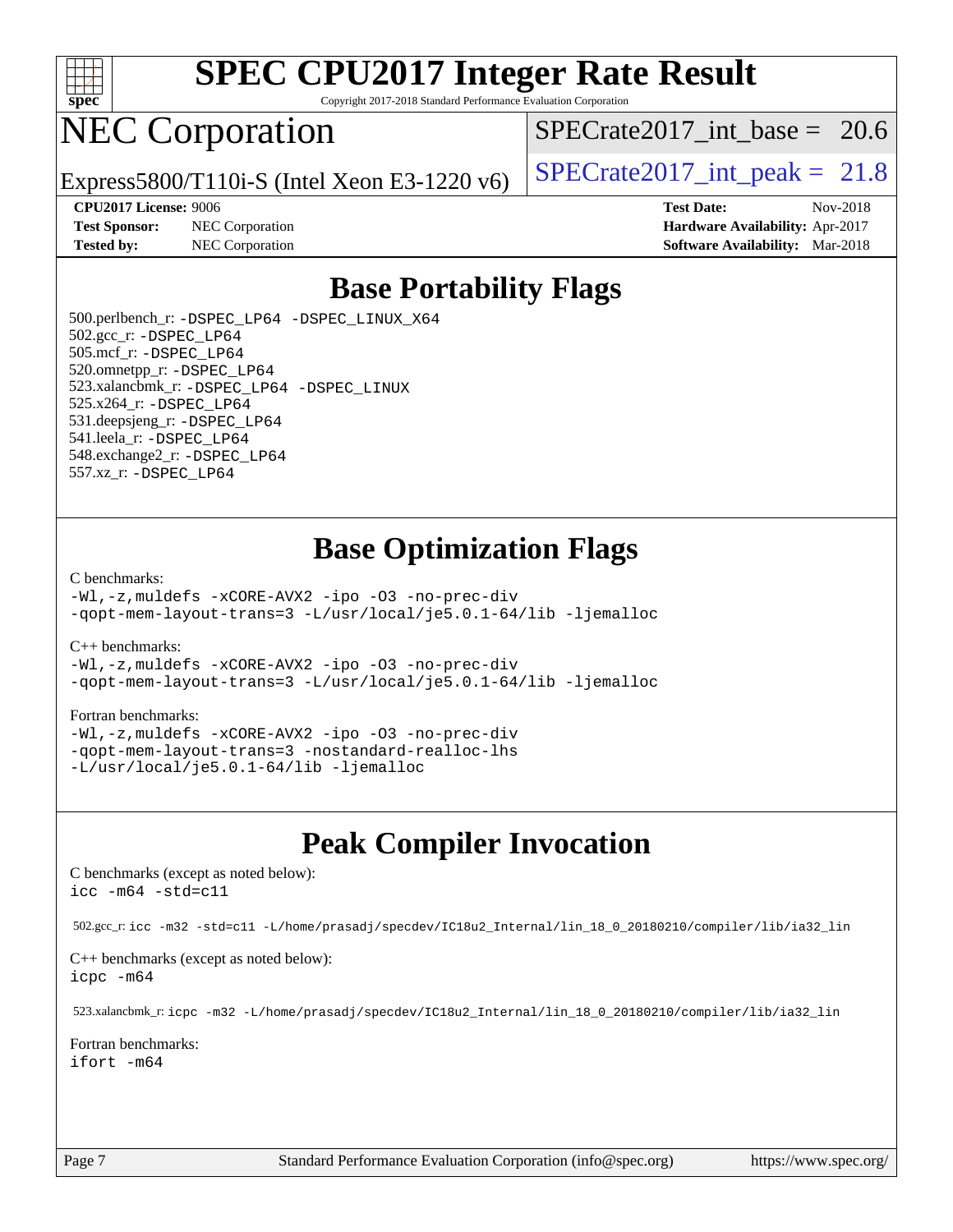

Copyright 2017-2018 Standard Performance Evaluation Corporation

# NEC Corporation

SPECrate2017 int\_base =  $20.6$ 

Express5800/T110i-S (Intel Xeon E3-1220 v6) [SPECrate2017\\_int\\_peak =](http://www.spec.org/auto/cpu2017/Docs/result-fields.html#SPECrate2017intpeak)  $21.8$ 

**[Test Sponsor:](http://www.spec.org/auto/cpu2017/Docs/result-fields.html#TestSponsor)** NEC Corporation **[Hardware Availability:](http://www.spec.org/auto/cpu2017/Docs/result-fields.html#HardwareAvailability)** Apr-2017 **[Tested by:](http://www.spec.org/auto/cpu2017/Docs/result-fields.html#Testedby)** NEC Corporation **[Software Availability:](http://www.spec.org/auto/cpu2017/Docs/result-fields.html#SoftwareAvailability)** Mar-2018

**[CPU2017 License:](http://www.spec.org/auto/cpu2017/Docs/result-fields.html#CPU2017License)** 9006 **[Test Date:](http://www.spec.org/auto/cpu2017/Docs/result-fields.html#TestDate)** Nov-2018

### **[Peak Portability Flags](http://www.spec.org/auto/cpu2017/Docs/result-fields.html#PeakPortabilityFlags)**

 500.perlbench\_r: [-DSPEC\\_LP64](http://www.spec.org/cpu2017/results/res2018q4/cpu2017-20181112-09507.flags.html#b500.perlbench_r_peakPORTABILITY_DSPEC_LP64) [-DSPEC\\_LINUX\\_X64](http://www.spec.org/cpu2017/results/res2018q4/cpu2017-20181112-09507.flags.html#b500.perlbench_r_peakCPORTABILITY_DSPEC_LINUX_X64) 502.gcc\_r: [-D\\_FILE\\_OFFSET\\_BITS=64](http://www.spec.org/cpu2017/results/res2018q4/cpu2017-20181112-09507.flags.html#user_peakPORTABILITY502_gcc_r_file_offset_bits_64_5ae949a99b284ddf4e95728d47cb0843d81b2eb0e18bdfe74bbf0f61d0b064f4bda2f10ea5eb90e1dcab0e84dbc592acfc5018bc955c18609f94ddb8d550002c) 505.mcf\_r: [-DSPEC\\_LP64](http://www.spec.org/cpu2017/results/res2018q4/cpu2017-20181112-09507.flags.html#suite_peakPORTABILITY505_mcf_r_DSPEC_LP64) 520.omnetpp\_r: [-DSPEC\\_LP64](http://www.spec.org/cpu2017/results/res2018q4/cpu2017-20181112-09507.flags.html#suite_peakPORTABILITY520_omnetpp_r_DSPEC_LP64) 523.xalancbmk\_r: [-D\\_FILE\\_OFFSET\\_BITS=64](http://www.spec.org/cpu2017/results/res2018q4/cpu2017-20181112-09507.flags.html#user_peakPORTABILITY523_xalancbmk_r_file_offset_bits_64_5ae949a99b284ddf4e95728d47cb0843d81b2eb0e18bdfe74bbf0f61d0b064f4bda2f10ea5eb90e1dcab0e84dbc592acfc5018bc955c18609f94ddb8d550002c) [-DSPEC\\_LINUX](http://www.spec.org/cpu2017/results/res2018q4/cpu2017-20181112-09507.flags.html#b523.xalancbmk_r_peakCXXPORTABILITY_DSPEC_LINUX) 525.x264\_r: [-DSPEC\\_LP64](http://www.spec.org/cpu2017/results/res2018q4/cpu2017-20181112-09507.flags.html#suite_peakPORTABILITY525_x264_r_DSPEC_LP64) 531.deepsjeng\_r: [-DSPEC\\_LP64](http://www.spec.org/cpu2017/results/res2018q4/cpu2017-20181112-09507.flags.html#suite_peakPORTABILITY531_deepsjeng_r_DSPEC_LP64) 541.leela\_r: [-DSPEC\\_LP64](http://www.spec.org/cpu2017/results/res2018q4/cpu2017-20181112-09507.flags.html#suite_peakPORTABILITY541_leela_r_DSPEC_LP64) 548.exchange2\_r: [-DSPEC\\_LP64](http://www.spec.org/cpu2017/results/res2018q4/cpu2017-20181112-09507.flags.html#suite_peakPORTABILITY548_exchange2_r_DSPEC_LP64) 557.xz\_r: [-DSPEC\\_LP64](http://www.spec.org/cpu2017/results/res2018q4/cpu2017-20181112-09507.flags.html#suite_peakPORTABILITY557_xz_r_DSPEC_LP64)

### **[Peak Optimization Flags](http://www.spec.org/auto/cpu2017/Docs/result-fields.html#PeakOptimizationFlags)**

[C benchmarks](http://www.spec.org/auto/cpu2017/Docs/result-fields.html#Cbenchmarks):

```
 500.perlbench_r: -Wl,-z,muldefs -prof-gen(pass 1) -prof-use(pass 2) -ipo
-xCORE-AVX2 -O3 -no-prec-div -qopt-mem-layout-trans=3
-fno-strict-overflow -L/usr/local/je5.0.1-64/lib
-ljemalloc
 502.gcc_r: -Wl,-z,muldefs -prof-gen(pass 1) -prof-use(pass 2) -ipo
-xCORE-AVX2 -O3 -no-prec-div -qopt-mem-layout-trans=3
-L/usr/local/je5.0.1-32/lib -ljemalloc
 505.mcf_r: -Wl,-z,muldefs -prof-gen(pass 1) -prof-use(pass 2) -ipo
-xCORE-AVX2 -O3 -no-prec-div -qopt-mem-layout-trans=3
-L/usr/local/je5.0.1-64/lib -ljemalloc
 525.x264_r: -Wl,-z,muldefs -prof-gen(pass 1) -prof-use(pass 2) -ipo
-xCORE-AVX2 -O3 -no-prec-div -qopt-mem-layout-trans=3
-fno-alias -L/usr/local/je5.0.1-64/lib -ljemalloc
 557.xz_r: basepeak = yes
C++ benchmarks: 
 520.omnetpp_r: basepeak = yes
 523.xalancbmk_r: -Wl,-z,muldefs -prof-gen(pass 1) -prof-use(pass 2) -ipo
-xCORE-AVX2 -O3 -no-prec-div -qopt-mem-layout-trans=3
-L/usr/local/je5.0.1-32/lib -ljemalloc
 531.deepsjeng_r: basepeak = yes
                                      (Continued on next page)
```